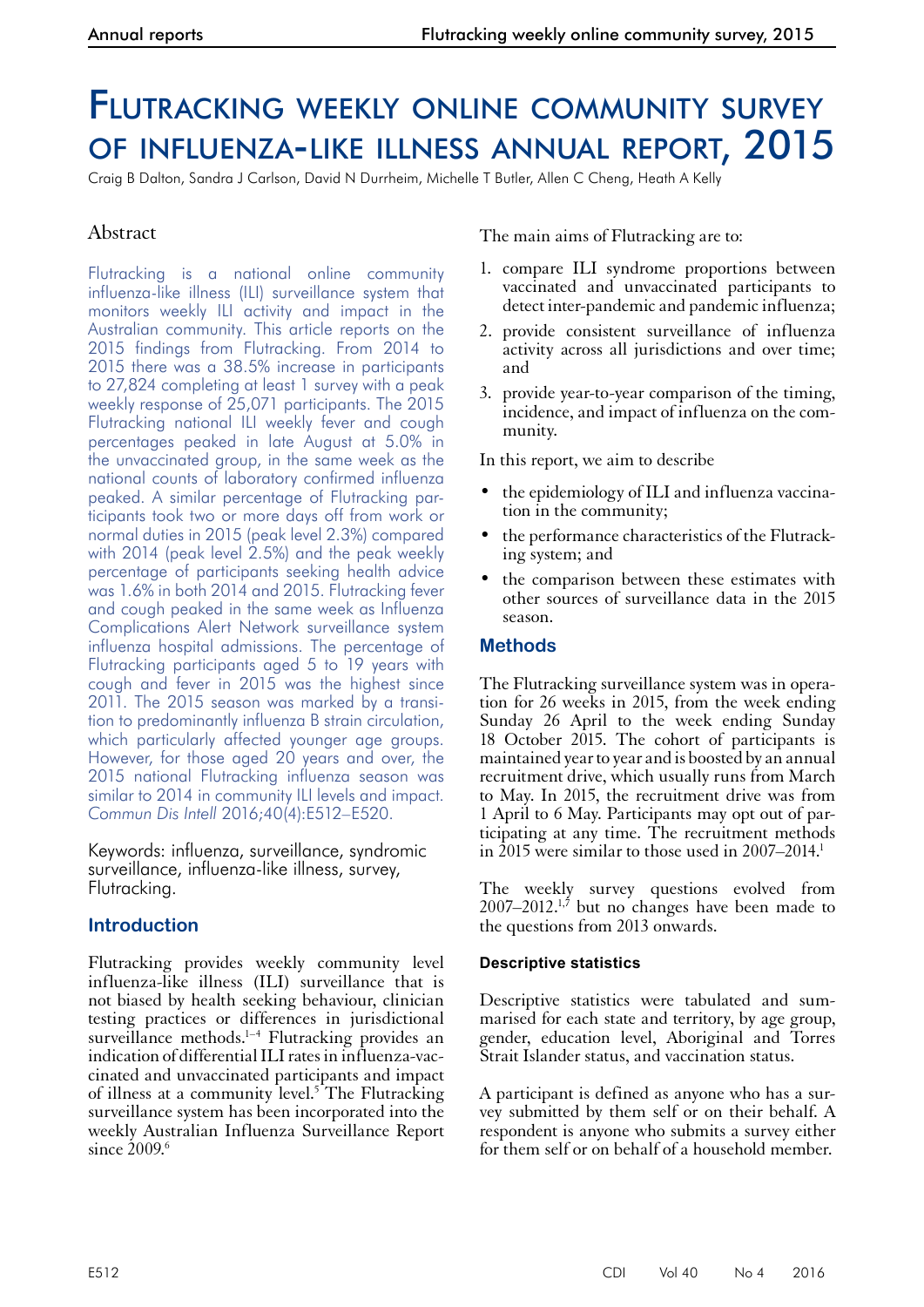The participation rate was calculated using the Australian Bureau of Statistics June 2015 Estimated Resident Population<sup>8</sup> for state and territory, age group, gender, education level, and Aboriginal and Torres Strait Islander status.

We analysed the proportion of vaccinated participants aged less than 10 years of age by whether there was at least 1 participant in their household who was a healthcare worker with patient contact.

The mean proportion of participants who responded by 24 hours after the survey was distributed was calculated across all 26 weeks of surveillance. This calculation was also stratified by age groups. Time taken to respond to the survey was calculated for primary participants only (that is, those responding for themselves and possibly other household members). For participants in Western Australia, 2 hours were subtracted from their time to respond, to account for differences in time zones. No adjustment was made for the 30 minute time zone difference in South Australia and the Northern Territory.

Unless otherwise stated, a participant with ILI was defined as having both self-reported fever and cough. For ILI percentage calculations, the numerator was all persons who completed a survey for the current week and reported ILI symptoms, and the denominator was all persons who completed a survey for the current week. Weekly ILI percentages were compared by self-reported vaccination status for participants. The unstratified (by vaccination status) ILI percentages were also compared with national laboratory confirmed influenza notifications for 2009 to 2015.

Weekly percentages of community ILI were calculated. ILI percentages, not stratified by vaccination status, were compared with FluCAN admissions to hospital for influenza from 2012 to 2015.

The weekly percentage of participants from 2011 to 2015 who had 1) fever and cough and 2 or more days off work or normal duties; and 2) who visited a general practitioner, emergency department or were admitted to hospital due to fever and cough was compared.

### **Results**

#### **Recruitment in 2015**

Participants were encouraged to join at any time during the year. Similar to previous years, the most successful recruitment strategy in 2015 was recruitment through previous participants. There were 17,687 participants who previously participated in 2014 and also completed at least 1 survey in 2015. On 8, 14, and 15 April 2015, a *Welcome Back to Flutracking* email was sent to all active participants (15,082 participants who respond for themselves and other household members) with a suggestion that participants invite friends to join the survey. From 1 January to 7 April 2015, 50 people had enrolled. On 8 and 9 April, respectively 183 and 196 participants enrolled. On 14, 15 and 16 April, respectively 142, 1,334 and 609 participants enrolled. There were an additional 356 participants recruited on 27 April and an additional 432 participants recruited on 4 May: these spikes correspond to the dates the first and second Flutracking survey emails were sent to participants (Figure 1).

#### **Figure 1: Significant Flutracking recruitment events and impact, 2015**



Date of joining Flutracking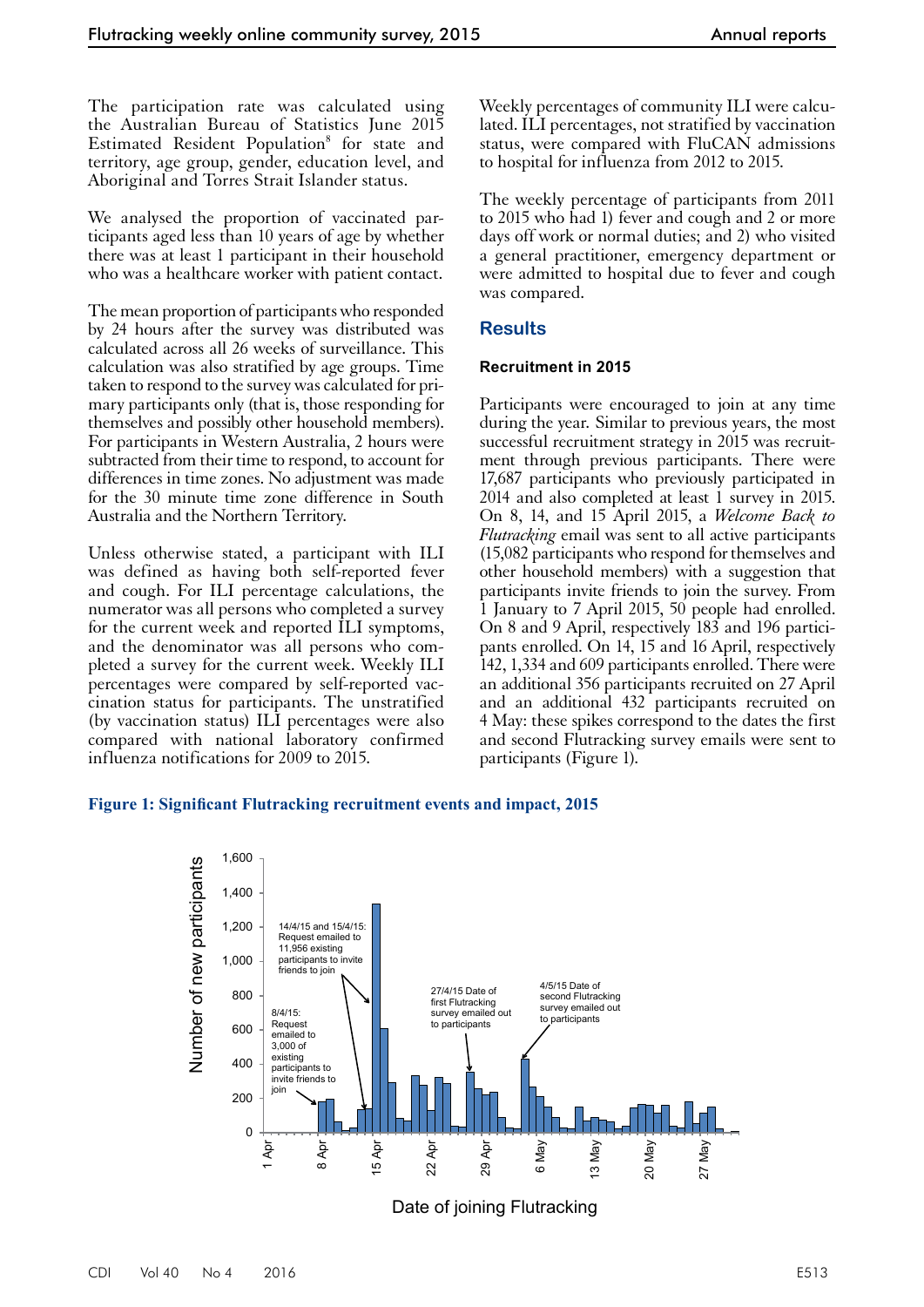The Western Australia Department of Health recruited an additional 1,873 participants into Flutracking to support a research project in 2015.

The 30 organisations with the highest number of participants in Flutracking for 2014 were emailed a 'Congratulations' certificate and asked to invite any new employees to participate in Flutracking in 2015.

Facebook requests to participants to 'like' the Flutracking page resulted in an increase in page likes from 2,497 'likes' (6 April 2015) to 3,138 'likes' (20 April 2015).

As a result of the above recruitment strategies and media coverage a total of 9,987 participants joined the survey in 2015, compared with the 5,099 that joined in 2014.

## **Participation in 2015**

There were 16,707 respondents for 27,828 participants who completed at least 1 survey in 2015. Of the 26,224 participants who completed a survey during the first 4 survey weeks of 2015, 59.1% completed all available surveys, and 78.0% completed more than 90% of available surveys. From 2014 onwards, once they have finished their current survey, participants have been able to click on any prior surveys from the past 5 weeks to complete. This has increased the percentage of surveys completed for both 2014 and 2015.

There were 27,824 participants who completed at least 1 survey in 2015, compared with  $20,087$  in 2014 (a 38.5% increase) (Figure 2). At a state and territory level, increases in peak weekly participa- tion were most marked in Western Australia, the Australian Capital Territory, Queensland, and Victoria. In 2015, Tasmania had the highest rate

#### **Figure 2: Number of participants who completed at least one survey, Australia, 2006 to 2015, by year**



of Flutracking participation per 100,000 persons, followed by the Northern Territory and the Australian Capital Territory (Table 1). New South Wales, Victoria, and Queensland all had lower rates of participation than the general Australian population (Table 1).

# **Socio-demographic characteristics**

Of the participants who completed at least 1 survey and responded to each of the demographic questions in 2015, 59.0% were aged 35–64 years, 61.6% were female, 61.7% had completed a bachelor degree, graduate diploma or certificate or postgraduate degree, and 1.3% identified as Aboriginal and/or Torres Strait Islander (Table 2). Compared with the national profile, the following demographic groups were underrepresented among Flutracking participants: 0–34 years and 65 years or over age groups; males; Aboriginal and Torres Strait Islander participants; and participants with lower levels of educational attainment.

# **Time to respond to survey each week**

Most participants responded within 24 hours of the survey being sent, with a mean 24 hour response of 72.9% over the 26 weeks. The 65 years or over age group had the highest percentage of all age groups responding within 24 hours, with a mean 24 hour response of 81.4% over the 26 weeks.

# **Percentage of participants vaccinated**

Seasonal vaccination levels among participants were higher in 2015 than prior years. By the end of the 2015 season (week ending 18 October 2015), 62.5% (13,313/21,293) of participants had received the 2015 seasonal vaccine, compared with 58.5% (9,742/16,642) of participants by the end of 2014. Of the 4,447 participants who identified as work- ing face-to-face with patients in 2015, 3,622 (81.4%) received the vaccine compared with 78.9% by the end of 2014. In 2015, 18.8% (269/1,429) of participants less than 10 years of age were vaccinated with the seasonal influenza vaccine by the end of the season, compared with 14.0% in 2014. In 2015, among households with at least 1 member working face-to-face with patients, 17.5% of participants aged less than 10 years were vaccinated, compared with 16.9% of participants aged less than 10 years in households without a member working faceto-face with patients. In 2015, 85.2% (2,411/2,054) participants aged 65 years or over were vaccinated with the seasonal influenza vaccine by the end of the season, compared with 83.0% in 2014 (Figure 3).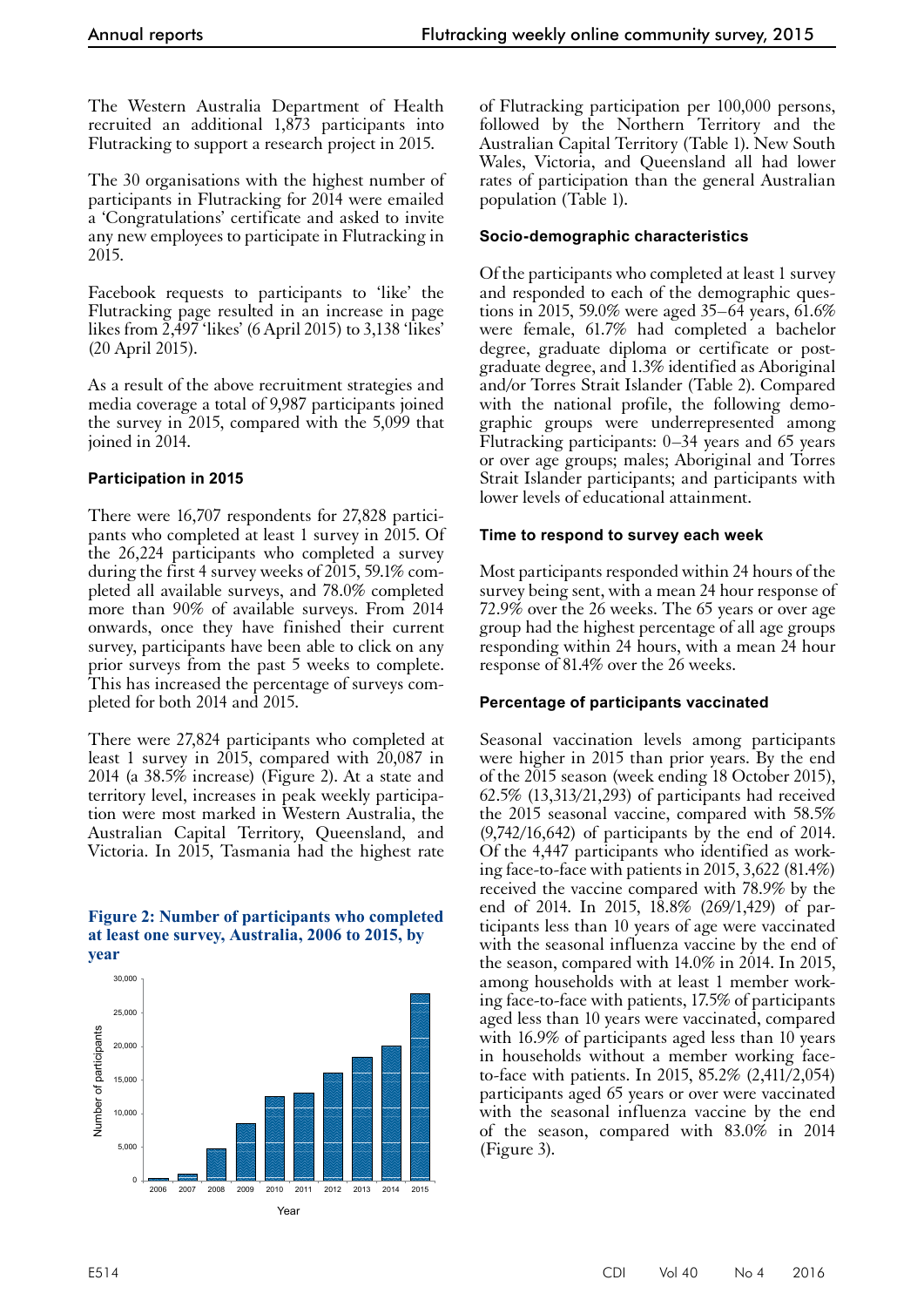| participation<br>per 100,000<br>Flutracking<br>population<br>271.8<br>98.8<br>participants<br>peak week)<br>Number of<br>1,062<br>7,525 | participants<br>Per cent of |                                                         |                               |
|-----------------------------------------------------------------------------------------------------------------------------------------|-----------------------------|---------------------------------------------------------|-------------------------------|
|                                                                                                                                         | (peak week)                 | % Distribution of<br>Aust. population<br>the underlying | positive change<br>Percentage |
|                                                                                                                                         | 4.2                         | $\frac{6}{1}$                                           | 604                           |
|                                                                                                                                         | 30.0                        | 32.0                                                    | 18.4                          |
| 390.0<br>954                                                                                                                            | 3.8                         | 1.0                                                     | 19.1                          |
| 47.8<br>2,283                                                                                                                           | $\overline{5}$              | 20.1                                                    | 32.3                          |
| 197.5<br>3,355                                                                                                                          | 13.4                        | $\overline{71}$                                         | 18.1                          |
| 458.4<br>2,368                                                                                                                          | 9.4                         | 2.2                                                     | 17.7                          |
| 58.6<br>3,482                                                                                                                           | 13.9                        | 25.0                                                    | 22.4                          |
| 155.9<br>4,041                                                                                                                          | 161                         | 10.9                                                    | 286.7                         |
| 105.4<br>25,070                                                                                                                         | 100.0                       | 100.0                                                   | 37,1                          |
|                                                                                                                                         |                             |                                                         |                               |



This percentage calculation is for those participants who received either the monovalent H1N109 influenza vaccine in 2009 or 2010, or received the 2010 seasonal influenza vaccine. \* This percentage calculation is for those participants who received either the monovalent H1N109 influenza vaccine in 2009 or 2010, or received the 2010 seasonal influenza vaccine. $\overline{1}$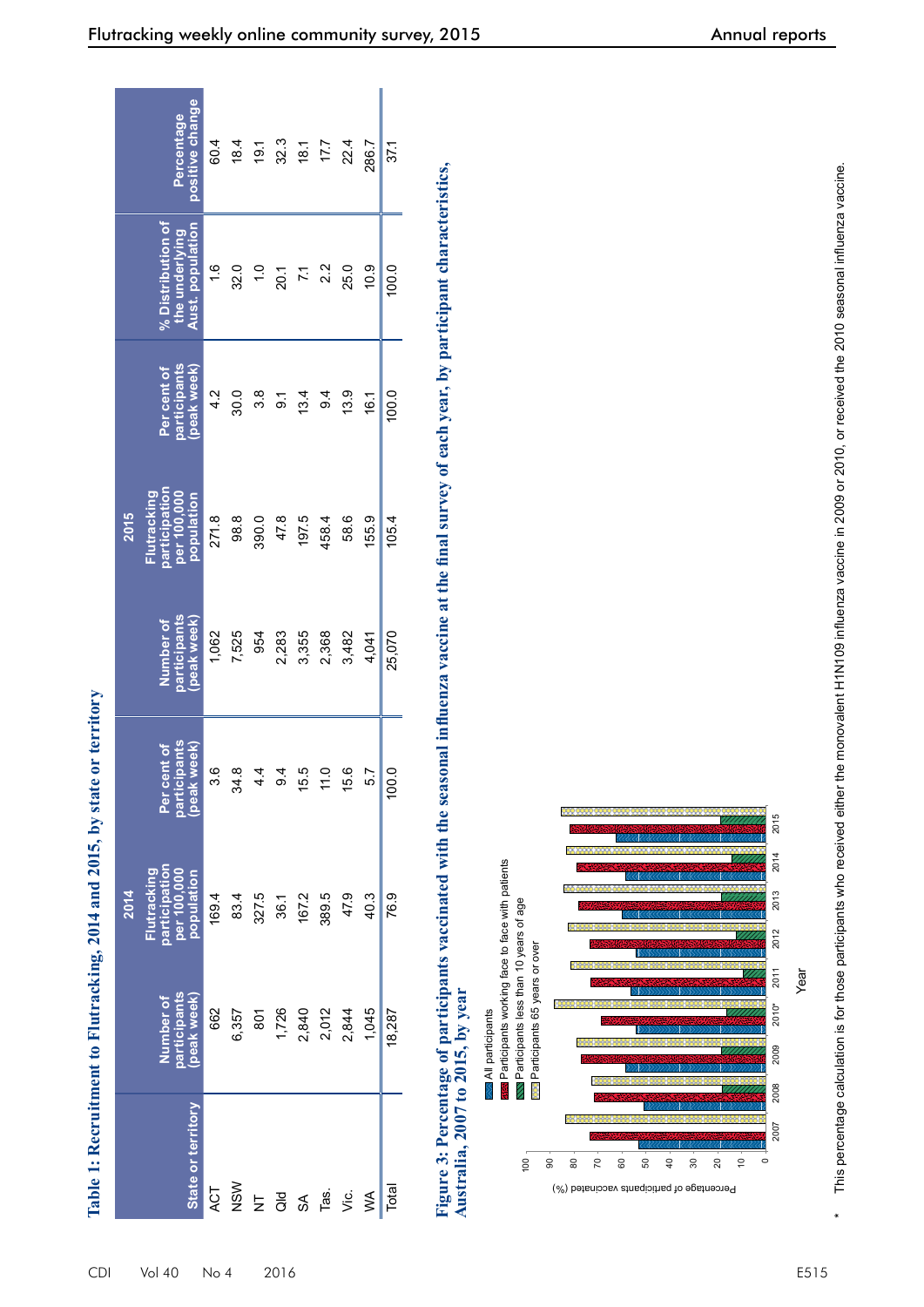| $2014 \text{ cm}$                                            |
|--------------------------------------------------------------|
|                                                              |
|                                                              |
|                                                              |
|                                                              |
|                                                              |
|                                                              |
|                                                              |
|                                                              |
|                                                              |
|                                                              |
|                                                              |
|                                                              |
|                                                              |
|                                                              |
|                                                              |
|                                                              |
|                                                              |
| ĺ                                                            |
|                                                              |
|                                                              |
|                                                              |
|                                                              |
|                                                              |
|                                                              |
|                                                              |
|                                                              |
|                                                              |
|                                                              |
|                                                              |
|                                                              |
| l                                                            |
|                                                              |
|                                                              |
|                                                              |
|                                                              |
| Ŋ                                                            |
|                                                              |
|                                                              |
|                                                              |
|                                                              |
|                                                              |
|                                                              |
|                                                              |
|                                                              |
|                                                              |
|                                                              |
|                                                              |
|                                                              |
|                                                              |
| racter                                                       |
|                                                              |
|                                                              |
|                                                              |
|                                                              |
|                                                              |
| l                                                            |
|                                                              |
| Ċ                                                            |
|                                                              |
|                                                              |
| $\ddot{\phantom{0}}$                                         |
|                                                              |
| i                                                            |
|                                                              |
|                                                              |
| ֖֖֖֖֧ׅ֧֪ׅ֖֧֧֪֪֪ׅ֖֧֪֪ׅ֚֚֚֚֚֚֚֚֚֚֚֚֚֚֚֚֚֚֚֚֚֚֚֚֚֚֚֚֚֡֝֝֝֝֝֓֞֝֝ |
|                                                              |

|                                                                                      |                  | 2014              |                                |           | 2015     |                   | of the Australian<br>% Distribution |
|--------------------------------------------------------------------------------------|------------------|-------------------|--------------------------------|-----------|----------|-------------------|-------------------------------------|
|                                                                                      | <b>Frequency</b> | Per cent          | Rate per 100,000*              | Frequency | Per cent | Rate per 100,000* | population                          |
| Age (years)                                                                          |                  |                   |                                |           |          |                   |                                     |
| $0 - 15$                                                                             | 2,638            | 12.6              | 55.4                           | 3,446     | 12.4     | 72.4              | 20.0                                |
| $16 - 34$                                                                            | 3,754            | 17.9              | 59.0                           | 5,160     | 18.5     | 81.1              | 26.7                                |
| $35 - 49$                                                                            | 5,405            | 25.7              | 112.7                          | 7,040     | 25.3     | 146.8             | 20.2                                |
| $50 - 64$                                                                            | 7,311            | 34.8              | 170.2                          | 9,384     | 33.7     | 218.5             | 18.1                                |
| 65 and over                                                                          | 1,909            | $\overline{5}$    | 53.5                           | 2,793     | 10.0     | 78.2              | 15.0                                |
| Total participants                                                                   | 21,017           | 100.0             | 88.4                           | 27,823    | 100.0    | 117.0             | 100.0                               |
| Gender                                                                               |                  |                   |                                |           |          |                   |                                     |
| Male                                                                                 | 7,461            | 38.6              | 63.1                           | 10,132    | 38.4     | 85.6              | 49.7                                |
| Female                                                                               | 11,867           | 61.4              | 99.3                           | 16,224    | 61.6     | 135.8             | 50.3                                |
| Total reported                                                                       | 19,328           | 100.0             | 81.3                           | 26,356    | 100.0    | 110.8             | 100.0                               |
| Education <sup>t</sup>                                                               |                  |                   |                                |           |          |                   |                                     |
| Year 11 or below (or equiv) or<br>Certificate I/II/III/IV                            | 3,417            | 21.0              | 44.7                           | 4,615     | 20.9     | 60.3              | 44.1                                |
| Year 12 (or equivalent)                                                              | 1,299            | $\overline{8}$ .0 | 45.0                           | 1,849     | 8.4      | 64.1              | 16.6                                |
| Advanced Diploma/ Diploma                                                            | 1,538            | 9.5               | 110.4                          | 2,028     | 9.2      | 145.6             | $\frac{0}{8}$                       |
| Completed Bachelor Degree                                                            | 3,801            | 23.4              | 162.4                          | 5,304     | 24.0     | 226.6             | 13.5                                |
| Grad Diploma/ Grad<br>Certificate                                                    | 2,265            | 13.9              | 761.9                          | 3,002     | 13.6     | 1009.8            | $\ddot{ }$ :                        |
| Postgraduate Degree                                                                  | 3,921            | 24.1              | 621.3                          | 5,331     | 24.1     | 844.7             | 3.6                                 |
| Total who nominated an ABS<br>equivalent education level<br>(15 years and over only) | 16,241           | 100.0             |                                | 22,129    | 100.0    |                   |                                     |
| Aboriginal and/or Torres Strait Islander                                             |                  |                   |                                |           |          |                   |                                     |
| Yes                                                                                  | 235              | $1\overline{4}$   | 35.1                           | 304       | 1.3      | 45.4              | 3.0                                 |
| $\frac{1}{2}$                                                                        | 16,309           | 98.6              | 75.3                           | 23,540    | 98.7     | 108.6             | 97.0                                |
| Total reported                                                                       | 16,544           | 100.0             | 74.1                           | 23,844    | 100.0    | 106.7             | 100.0                               |
| Calculated using Australian Bureau of Statistics (ABS) June 2015 quarter<br>$\ast$   |                  |                   | Estimated Resident Population. |           |          |                   |                                     |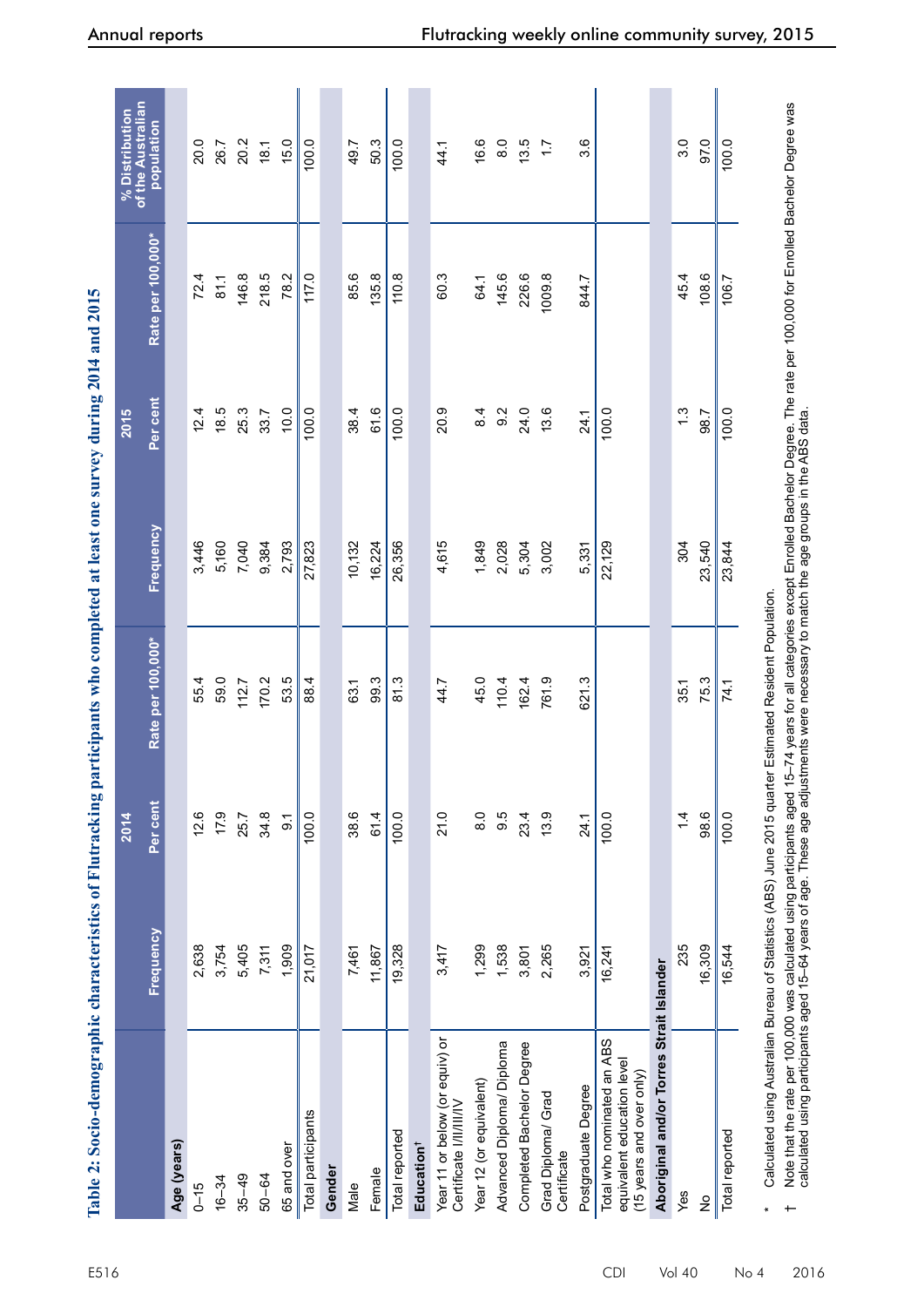#### **Percentage of participants with influenza-like illness symptoms**

Of participants who completed a survey in the national peak week of ILI for 2015, 4.3% reported fever and cough compared with 4.7% in 2014 and 3.6% in 2013. Of participants who completed at least 1 survey in the national peak 4 weeks of ILI for 2015, 11.7% reported fever and cough, compared with 12.4% in 2014 and 9.6% in 2013 (Table 3).

#### **Detection of influenza-like illness**

Figure 4 shows the 2009 to 2015 weekly ILI percentages by vaccination status. Peak ILI activity for 2015 was during the week ending 23 August (5.0% in the unvaccinated group and 3.8% in the vaccinated group). Divergence between the vaccinated and unvaccinated participants' ILI percentages was highest during the following week of week

#### **Figure 4: Fever and cough percentage stratified by vaccination status, Australia, 2009 to 2015, by week**



ending 30 August (4.6% in the unvaccinated group and 3.2% in the vaccinated group). The levels of ILI seen in 2015 were similar to the 2014 and 2012 seasons.

#### **Comparison with national laboratory influenza notifications**

There was an increase in the number of laboratory confirmed cases of influenza from 7,170 notifications in the peak week of laboratory notifications for 2014 to 10,678 notifications in the peak week of laboratory notifications for 2015. However, the peak weekly 2015 Flutracking ILI percentage unstratified by vaccination status was lower (4.3%) than the peak weekly 2014 percentage (4.7%) (Figure 5). In 2015, the timing of the peak week

**Figure 5: Fever and cough percentage, 1 April to 31 October\* compared with national influenza laboratory notifications, Australia, 2009 to 2015, by week**



Not stratified by vaccination status

| Table 3: Percentage of participants with influenza-like illness symptoms who completed a survey           |
|-----------------------------------------------------------------------------------------------------------|
| either in the national peak influenza-like illness week, or completed at least one survey in the national |
| peak 4 weeks of influenza-like illness, Australia, 2013 to 2015                                           |

|                                 | Participants who completed a survey in the<br>national peak ILI week |               |                  |      |              |               | Participants who completed at least one<br>survey during the national peak 4 weeks ILI |               |                   |               |             |      |
|---------------------------------|----------------------------------------------------------------------|---------------|------------------|------|--------------|---------------|----------------------------------------------------------------------------------------|---------------|-------------------|---------------|-------------|------|
|                                 | 2013*                                                                |               | $2014^{\dagger}$ |      | $2015^{+}$   |               | 2013 <sup>§</sup>                                                                      |               | 2014 <sup>1</sup> |               | 2015**      |      |
| <b>Symptoms</b>                 | $\mathsf{n}$                                                         | $\frac{9}{6}$ | $\overline{n}$   | $\%$ | $\mathsf{n}$ | $\frac{1}{2}$ | $\mathbf n$                                                                            | $\frac{9}{6}$ | $\mathsf{n}$      | $\frac{9}{6}$ | $\mathbf n$ | $\%$ |
| Fever                           | 742                                                                  | 4.8           | 1.067            | 5.8  | 1.289        | 5.4           | 2.130                                                                                  | 12.5          | 2.920             | 15.2          | 3.568       | 14.2 |
| Cough                           | 2.208                                                                | 14.2          | 2,957            | 16.2 | 3,751        | 15.6          | 4.816                                                                                  | 28.3          | 6,212             | 32.4          | 7.727       | 30.7 |
| Fever and cough                 | 558                                                                  | 3.6           | 852              | 4.7  | 1.021        | 4.3           | 1.634                                                                                  | 9.6           | 2.385             | 12.4          | 2.942       | 11.7 |
| Fever, cough<br>and sore throat | 430                                                                  | 2.8           | 618              | 3.4  | 745          | 3.1           | 1,263                                                                                  | 7.4           | 1.775             | 9.3           | 2.288       | 9.1  |

- ending 25 August 2013, N=1 Week 5579.
- † Week ending 24 August 2014, N=18,287.
- ‡ Week ending 23 August 2015, N=23,985.
- § Weeks ending 11 August to 1 September 2013, N=16,988.
- ¶ Weeks ending 10 August to 31 August 2014, N=19,188.
- Weeks ending 16 August to 6 September 2015, N= 25,196.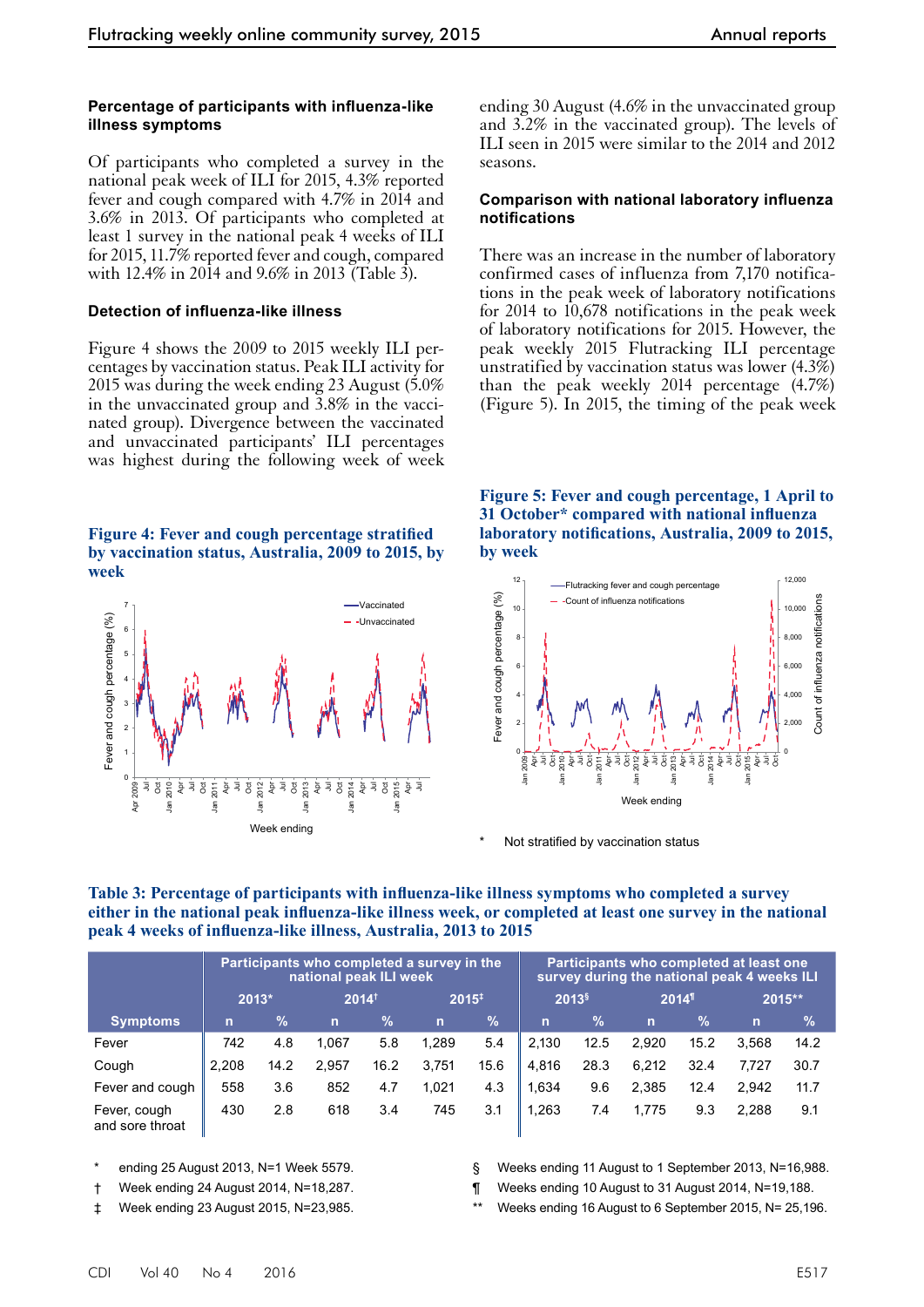of Flutracking ILI levels was the same as the timing of the peak week of laboratory notifications of influenza (week ending 23 August 2015).

#### **Time off work or normal duties and health seeking behaviour**

The peak weekly percentage of participants taking time off work or normal duties in 2015 was 2.3% in 2015 and 2.5% in 2014, while the peak weekly percentage of participants seeking health advice was 1.6% in both 2014 and 2015 (Figure 6).

#### **Figure 6: Figure 6: Weekly influenza-like illness severity,\*Australia, 2011 to 2015, by week**



The denominator is the number of weekly participants.

GP General practitioner

ED Emergency department

#### **Comparison of Flutracking influenza-like illness with the hospital-based FluCAN surveillance system**

There was an increase in the number of influenza admissions with confirmed influenza recorded in the peak week of FluCAN surveillance data (218 in the peak week of 2014 compared with 230 in the peak week of 2015). In 2015 the timing of the peak week of Flutracking ILI levels (fever and cough) was the same as the timing of the peak week of FluCAN hospital admissions for influenza (week ending 23 August 2015) (Figure 7).

#### **Percentage of participants with influenza-like illness by age group**

The percentage of Flutracking participants aged 5–19 years with cough and fever in 2015 was the highest since 2011 (Figure 8).

#### **Figure 7: Percentage of Flutracking participants with fever and cough compared with FluCAN influenza hospital admissions, Australia, 2012 to 2015, by week**



# **Discussion**

The number of participants enrolled to participate in Flutracking increased markedly from 2014 to 2015. Although there were increases in participation in every state and territory in 2015, almost a quarter (24%) of this national increase in participation could be attributed to Western Australia Department of Health encouraging employees to sign up to Flutracking to participate in a vaccine effectiveness study. Dissemination of invitations to potential participants by existing Flutracking participants also continued to be an effective method of recruitment.

As the recruitment strategies were similar in 2015 to 2014, the distribution of participants among each age group, gender, education level, and Aboriginal and Torres Strait Islander status group has remained similar to 2014. There is still underrepresentation of participants in the 0–34 years and 65 years or over age groups, males, participants with non-tertiary education and Aboriginal and Torres Strait Islander participants. This highlights the need for more targeted recruitment strategies reaching out to under-represented groups through consultation and targeted recruitment campaigns.

Influenza vaccine coverage of Flutracking participants increased in 2015 to its highest recorded level since 2007 for all participants, and more spe- cifically, for participants working face-to-face with patients and participants aged less than 10 years of age. Among children less than 10 years of age, the percentage who received influenza vaccination has gradually increased since 2011. These results do not appear to be biased by children with healthcare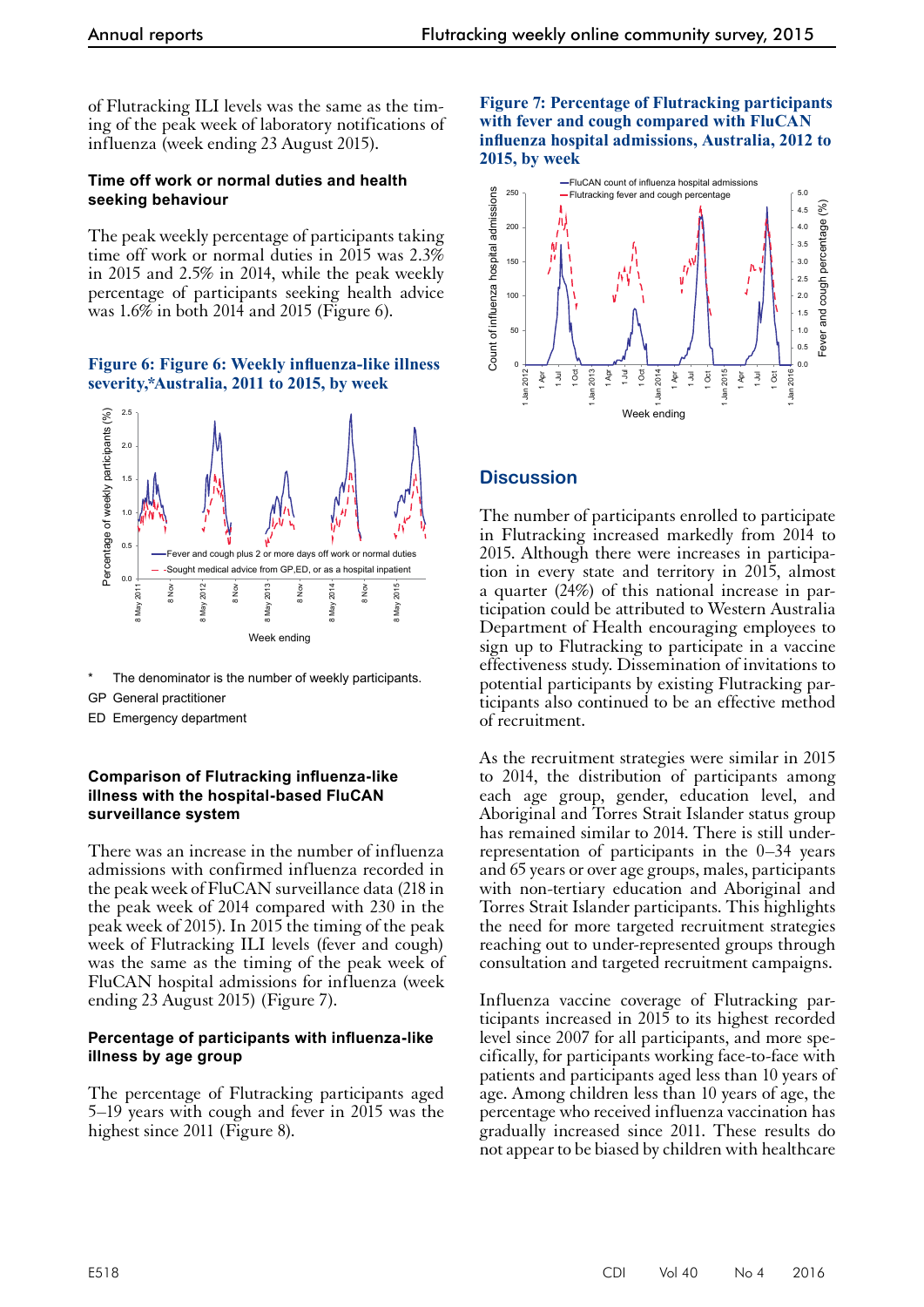



Only the 4 peak weeks of fever and cough in Australia for each year were included.

workers in the family. The lower levels of vaccination in this age group in 2011 may be attributed to the increased reports of fever and febrile convulsions in children less than 10 years of age after vaccination with Fluvax and Fluvax Junior in 2010.<sup>9</sup> We acknowledge that Flutracking participants may be more likely to be vaccinated than the gen- eral population based on motives to participate in the survey, and because unvaccinated participants are asked about their vaccination status each week.

Based on Flutracking fever and cough weekly percentages, the peak community ILI levels in the 2015 season were slightly lower than the peak com- munity ILI levels in the 2012 and 2014 seasons. However, national influenza laboratory notifications showed an increase in influenza cases from 2014 to 2015. This discrepancy between the relative magnitude of the influenza season as described by laboratory notifications and Flutracking most likely reflected an increase in laboratory testing. Fielding et al noted that public funding for the purchase of new polymerase chain reaction (PCR) testing equipment following the 2009 H1N1 influ- enza pandemic and Medicare reimbursement for PCR testing, may have influenced provider practice and driven increases in influenza testing.<sup>10</sup>

Flutracking analyses suggest similar levels of ILI in the community in 2015 and 2014, with slightly lower time off normal duties in 2015 and similar

health care seeking behaviour. FluCAN's influenza peak number of weekly hospital admissions also suggested that the 2014 and 2015 seasons were not meaningfully different. The total number of FluCAN influenza hospital admissions for 2015 were similar to 2014 (2,060 in 2015 as compared with 2,092 in 2014). Compared with 2014, when there was a mix of influenza A H1N1 and H3N2 with lower levels of influenza B, 2015 was marked by a transition to predominantly influenza B strain circulation with the B/Victoria lineage dominat- ing the B/Yamagata lineage by the end of the influenza season.6 Influenza B has been regarded as less severe than influenza A infection but no difference was identified in a recent comparison of severity of influenza A and B infection based on outcomes among hospitalised patients.11 The similar levels of severity overall in 2014 and 2015 seen in Flutracking and FluCAN supports this.

The predominance of influenza B activity in 2015 particularly affected younger age groups. Flutracking ILI percentages were at their highest since 2011 in the 5–19 years age groups and this was reflected in laboratory surveillance.<sup>6</sup> In summary, in 2015 Flutracking demonstrated that the severity of the 2015 season at the community level was similar to 2014, except in participants under 20 years of age who were likely impacted by circulating influenza B strains.